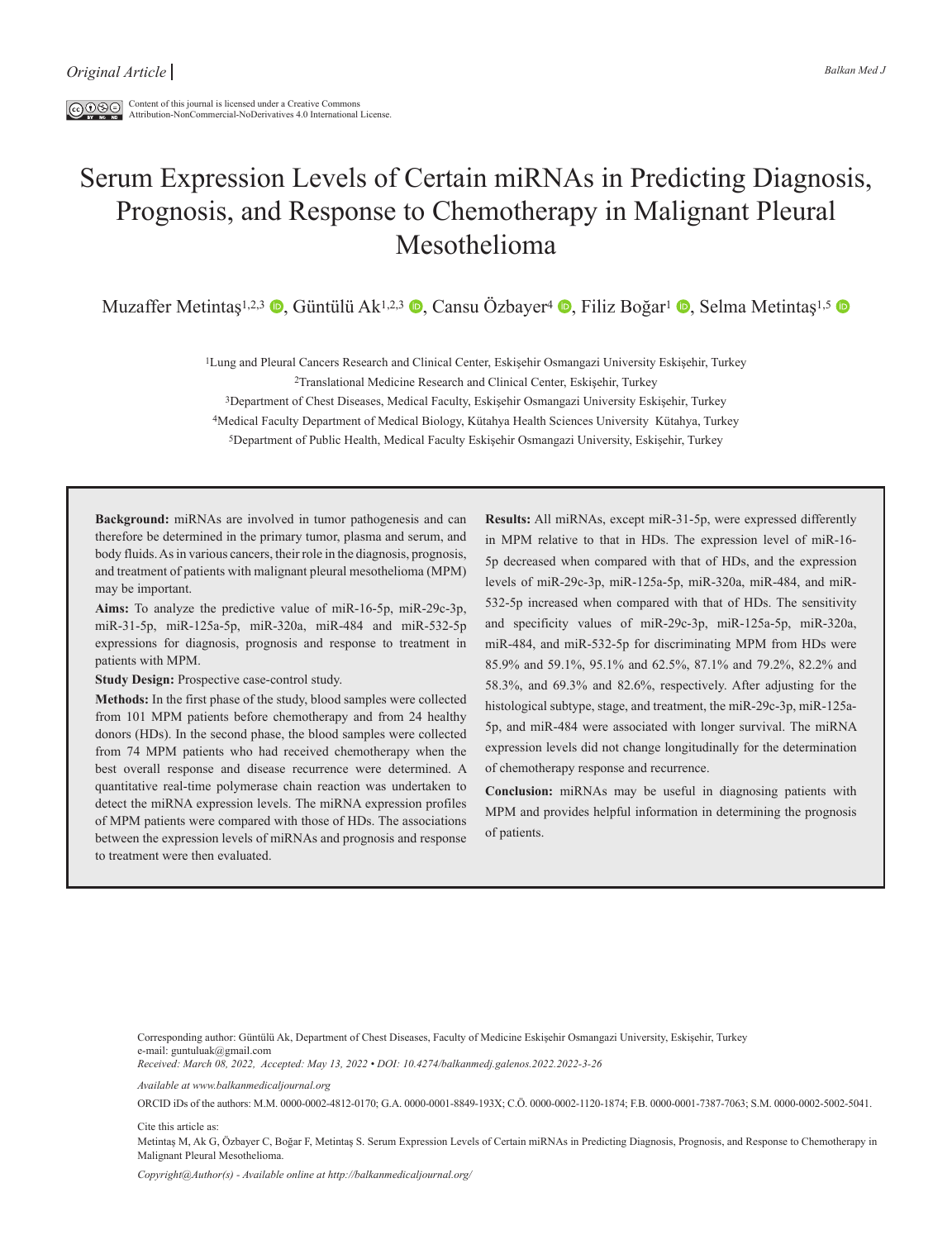# **INTRODUCTION**

Malignant pleural mesothelioma (MPM) is a primary malignant tumor of the pleura. The main etiology of MPM is exposure to asbestos or erionite. The incidence of MPM is increasing with the increasing exposure to asbestos in the environment across the world and the increasing consumption of asbestos in the workplace of developing countries.<sup>1-3</sup>

Clinical symptoms in MPM are not specific at the early stages of the disease. Most patients are at an advanced stage of the disease at the time of diagnosis. Therefore, chemotherapy and optimum supportive care are the only treatment options in most cases.<sup>4,5</sup> At this point, early diagnosis is important to determine the prognosis of patients treated with cytotoxic therapy, and determining the proper response to chemotherapy is a critical factor during patient follow-up.

Despite the high risk of MPM in asbestos- or erionite-exposed cohorts, no practical methods have yet been developed for early and differential diagnosis. One of the possible methods for field screening of populations at a high risk of mesothelioma is the determination of disease-specific biological markers in the serum or plasma samples from patients. However, the ideal biological markers for these purposes remain to be determined in MPM.<sup>6</sup> MicroRNAs (miRNAs) are among the promising biomarkers for these purposes owing to their role in MPM pathogenesis.7,8

miRNAs, which are noncoding RNA molecules, bind to target mRNAs complementary to their nucleotide sequences and regulate the post-transcriptional gene expression through translational repression or destruction of the mRNA. miRNAs play an essential role in homeostatic processes such as cell proliferation, cell differentiation, and cell death.<sup>9</sup> miRNAs can be determined in the primary tumor, plasma, and serum, hence their role in the diagnosis, prognosis, and response to treatment of patients with MPM, as in various cancers, remains the subject of various studies.<sup>8-11</sup>

In our study, we evaluated the potential benefit of miRNAs; hsamir-125a-5p, hsa-mir-320a, hsa-mir-484, and mir-532-3p, which we had determined in our previous study<sup>12</sup>, and hsa-miR16-5p<sup>13,14</sup>, hsa-miR29c-3p<sup>15</sup>, and hsa-miR31-5p<sup>16,17</sup>, which we obtained from a review of the relevant literature on the prediction of diagnosis, prognosis, response to chemotherapy, and disease recurrence in patients with MPM.

#### **MATERIALS AND METHODS**

#### **Patients and Sample Collection**

The present study was prospectively conducted on MPM patients diagnosed between May 2015 and April 2019 at the Department of Chest Diseases, Faculty of Medicine, Eskişehir Osmangazi University. Ethical approval was obtained for the study (17/19.3.18). All participants provided their signed informed consent.

The study was conducted in two phases. In the first phase, the role of miRNAs in the diagnosis of MPM was investigated in a study group of 101 histopathologically diagnosed MPM patients who had not yet received treatment and 24 healthy donors (HDs).

The HDs resembled the patient group in terms of age and sex distribution, and none of them had been exposed to asbestos. In the second phase, the role of miRNAs in response to chemotherapy in MPM was investigated. In this phase, the cohort of 101 MPM patients, including those who had received the best supportive care, those who received multimodality therapy, and those who could not be followed up or who died prematurely were excluded. Chemotherapy response was determined in 74 patients who had received only chemotherapy (Figure 1). Patient demographic, clinical, and treatment characteristics were accordingly recorded. The effect of miRNAs on the prognosis of patients in the first phase was also analyzed.

Blood samples were collected from all patients at the time of diagnosis and from HDs. Then, the blood samples were collected at each measurement point of response, at the completion of chemotherapy, and disease recurrence. In the study, the serum sample at the time point when the best overall response was observed during treatment was used. The serum phase of the blood samples was separated by the standard centrifugation method. The serum samples were enumerated and stored at -80 °C in the Biological Bank of Eskişehir Osmangazi University Lung and Pleural Cancers Research and Clinical Center until further analyses.

Platinum-based pemetrexed was used as the chemotherapy regimen.18 The response was measured after every 2 cycles of chemotherapy. The Modified Response Evaluation Criteria in Solid Tumors (mRECIST) criteria were used to determine the response.<sup>19</sup> If the progressive disease was detected, the patient discontinued the study. If an objective response and a stable disease to treatment



**FIG. 1.** Flowchart of the study protocol.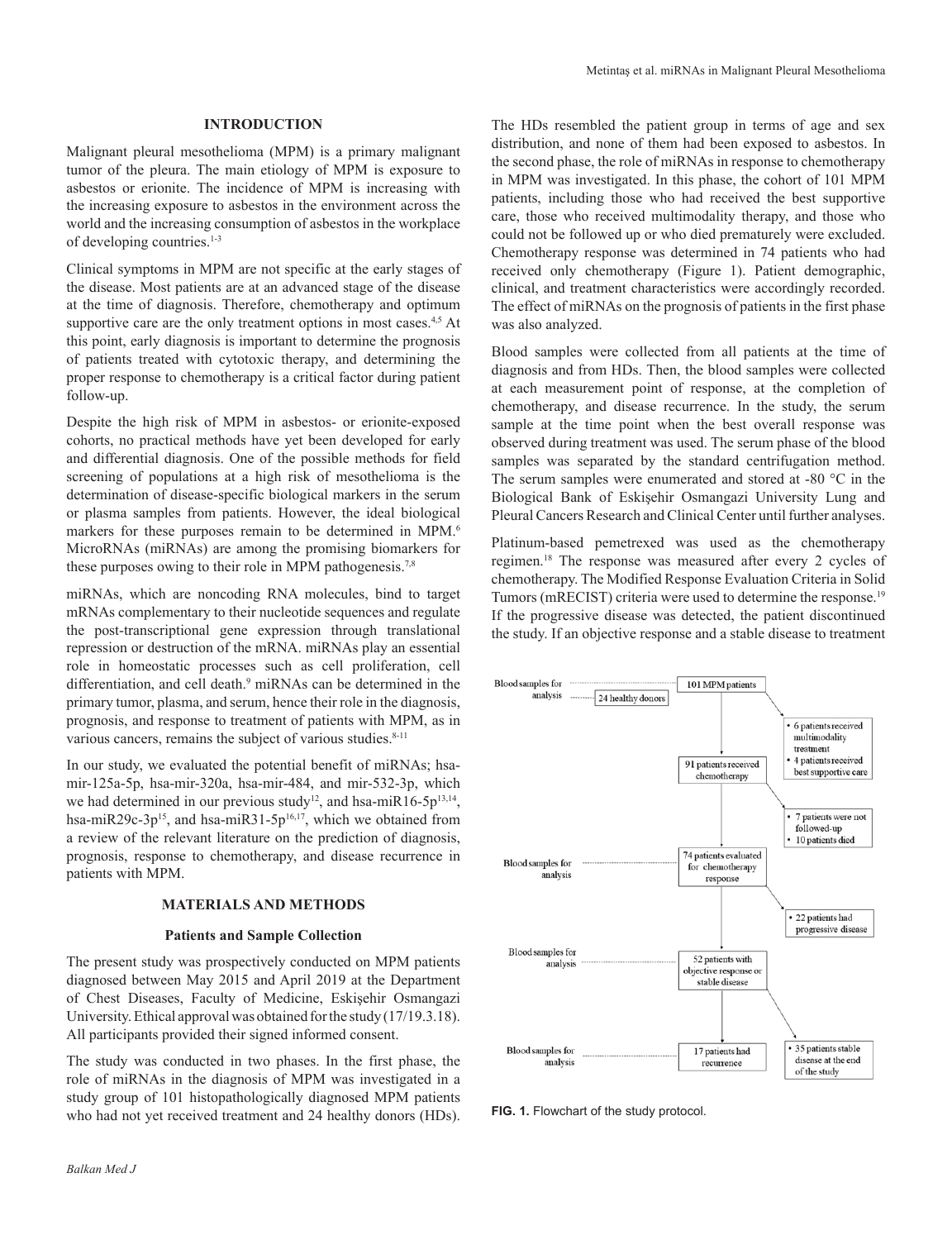were detected, 4-6 cycles of chemotherapy were administered. After the completion of treatment, the patients were followed up regularly every 3 months for the first 6 months, then every 6 months for the next 2 years, and then every year thereafter until disease progression by computed tomography, with PET-CT if and when necessary.

## **Experimental Protocol**

The circular expression levels of miR16-5p, miR31-5p, miR29c-3p, mir-484, mir-125a-5p, mir-320a, and mir-532-5p were determined in the serum samples at each time point (Figure 1).

#### **miRNA Isolation and Quantitation**

Total miRNA was isolated from the serum samples of MPM patients using the SanPrep Column microRNA Mini-Prep Kit (Biobasic Inc., Canada) according to the protocol provided by the manufacturer. After isolation, miRNA quantification was performed with the Qubit High Sensitivity RNA Kit (Thermo Fisher Scientific, USA) and the Qubit® 2.0 Fluorometer (Life Technologies, USA).

#### **cDNA Synthesis**

cDNA synthesis was performed following the kit protocol with the miRNA cDNA Synthesis Kit with Poly (A) Polymerase Tailing (AbmGood, Canada). A total of 10 µl of the reaction volume was prepared with 10 ng miRNA, 1X Poly (A) polymerase reaction buffer,  $1.5 \text{ mM ATP}$ ,  $2.5 \text{ mM MnCl}_2$ ,  $0.5 \text{ U Poly}$  (A) polymerase yeast, and RNase-free water. The reaction mix was incubated at 37 °C for 30 min, and a 2  $\mu$ l of miRNA Oligo (dt) adapter was added; the resultant mixture was incubated at 65 °C for 5 min and then cooled. Then, 500  $\mu$ M of dNTP, 1X of RT buffer, 200 U of OneScript RTase, and RNAase-free water were added to the reaction mix, followed by vortexing and incubating at 42 °C for 15 min. The reaction was stopped by a 10-min incubation at 70  $^{\circ}$ C, followed by rapid cooling. The incubation steps were performed with the MiniAmp ™ Plus Thermal Cycler (Applied Biosystems, Waltham, MA, USA) device. The isolated cDNAs were used in the qRT-PCR reaction.

# **Quantitative Reverse Transcription-Polymerase Chain Reaction (qRT-PCR)**

qRT-PCR was performed on the StepOne™ Real-Time PCR System (Applied Biosystems, Carlsbad, CA) with the RT-PCR mix composed of 5 µl of the BrightGreen miRNA qPCR Master Mix (Applied Biological Materials Inc, Canada), 0.5 µl of the Forward and Reverse Primer, 2 µl of cDNA, and 2 µl of nuclease-free water as per the following RT-PCR conditions: 95 °C for 10 min and 40 cycles of 95 °C for 10 s, 63 °C for 15 s, and 72 °C for 20 s.

miRNA RT-PCR primers of U6-2 (Cat. No. MPH0001), hsa-mir-16- 5p (Cat. No. MPH02234), hsa-mir-29c-3p (Cat. No. MPH02392), hsa-mir-31-5p (Cat. No. MPH02458), hsa-mir-125a-5p (Cat. No. MPH01080), hsa-mir-320a (Cat. No. MPH01422), hsa-mir-484 (Cat. No. MPH01715), and hsa-mir-532-5p (Cat. No. MPH01804) were purchased from the Applied Biological Materials (Richmond, BC, Canada).

## **Calculation of miRNA Expression**

The comparative threshold cycle (Ct) values of the reactions were obtained by the StepOne Software v2.3 for endogenous control U6, hsa-mir-16-5p, hsa-mir-29c-3p, hsa-mir-31-5p, hsa-mir-125a-5p, hsa-mir-320a, hsa-mir-484, and hsa-mir-532-5p primers. The ΔCt values of the samples were determined by normalization with the Ct values of endogenous control U6.

The relative miRNA gene expressions of patient and HDs samples were analyzed by the comparative Ct  $(2-\Delta\Delta\text{C}t)$  method using the Microsoft Excel program.

# **Statistical Evaluation**

Data were analyzed using the SPSS program SPSS version 15.0 for Windows (SPSS Inc., Chicago, IL, USA). Continuous data were expressed as the mean  $\pm$  standart deviation (SD), median, and minimum-maximum (min-max) values. Normality tests (Shapiro-Wilk) and graphs were created for continuous data. The t-test was used when variables showed a normal distribution and the Mann-Whitney U test when they did not. The miRNAs ΔCt values of MPM patients at each time point were compared using the Wilcoxon test. Categorical variables were expressed in terms of frequency and percentage. Chi-square tests or exact tests, if necessary, were applied for comparisons.

Receiver operator characteristics curve analyses (ROC) were performed to determine the patient and the control groups for each biomarker (MedCalc Statistical Software 19.0.1, Belgium). The biomarker cut-off value was calculated in the ROC analysis, which yielded a significance value of  $p < 0.05$  for the area under the curve (AUC) value. The values of sensitivity, specificity, positive predictive value (PPV), negative predictive value (NPV), positive likelihood ratio (LR+), and negative likelihood ratio (LR-) of biomarkers whose cut-off value was calculated for differentiating between the patient and control group.

Survival time was determined by subtracting the date of pathological diagnosis from the date of patient death. The median survival time and 95% confidence intervals (CI) were calculated using the Kaplan-Meier method to determine survival probability. The log-rank test was used to determine the influence of biomarkers on survival.

In determining the effect of each biomarker on prognosis, adjustment was made according to histopathology, stage, and effects of treatment. Hazard ratios and 95% CI were calculated by multivariate Cox regression analysis to determine the good and poor prognoses of the biomarkers at the calculated cut-off values. *p* < 0.05 was considered to indicate the statistical significance level.

Post-hoc power analysis was performed using the G\*Power demo program. For the distinction between benign and malignant diseases, the post-hoc power (1-beta error) of the study was calculated to be 96.8% when the effect size was 0.80, the alpha error was 0.05, the sample size of patients with MPM was 101, and the sample size of HDs was 24. For discrimination between the chemotherapy response groups, the post-hoc power (1-beta error) of the study was calculated to be 90.8% when the effect size was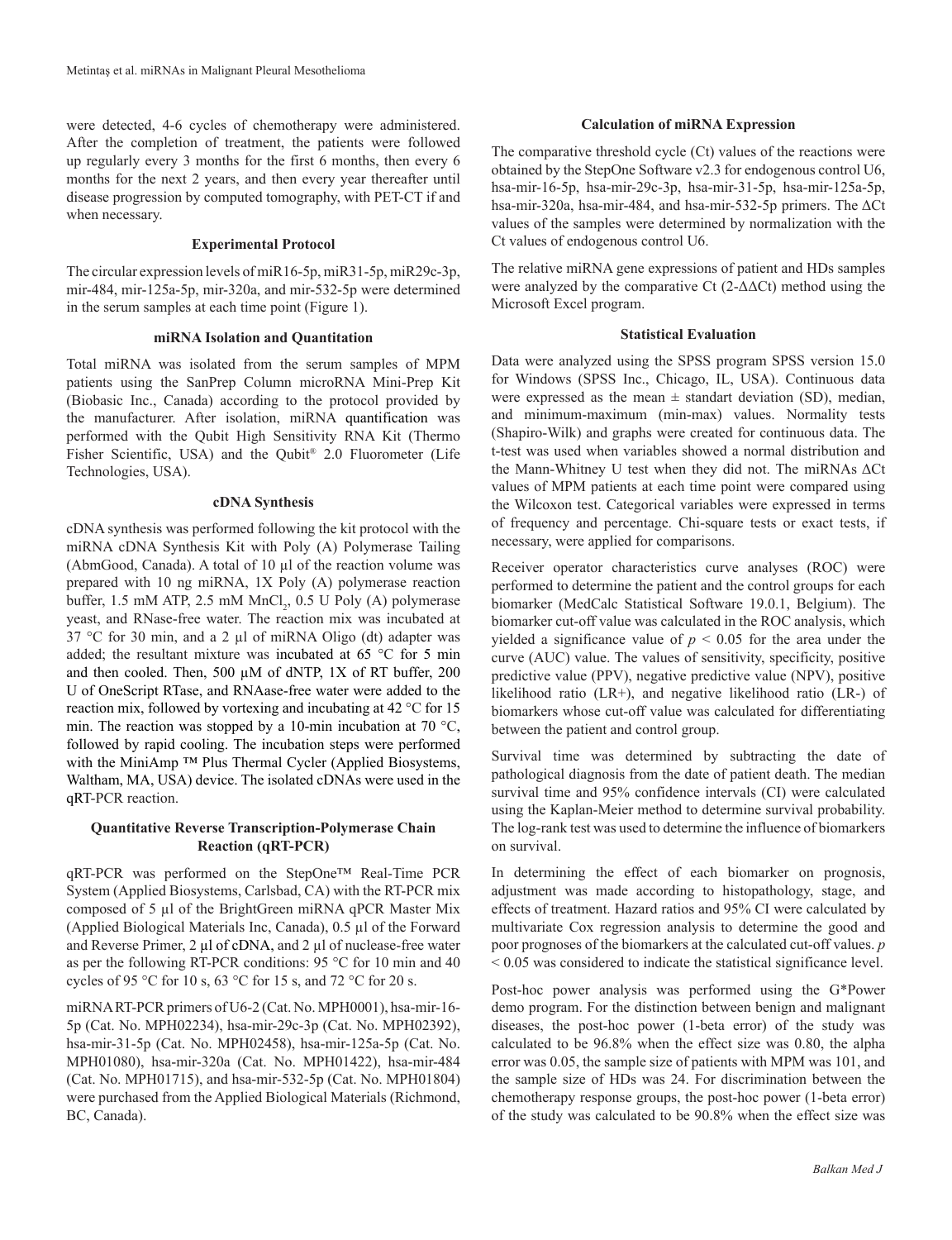0.40, the alpha error was 0.05, and the sample size of patients who received chemotherapy was 72.

# **RESULTS**

The mean age  $\pm$  SD (min-max) of the 101 patients included in the first phase of the study was  $64.34 \pm 10.60$  (36-88) years. Of these, 64 (63.3%) were men and 37 (36.7%) were women. Seventy-four (73.3%) patients had epithelioid, 18 (17.8%) had mixed, and 9 (8.9%) had sarcomatoid cell type disease. Twenty-four (23.8%) patients were in stage I-II and 77 (76.2%) were in stage III-IV. The median Karnofsky performance score was 90 (min-max: 60-100).

#### **Expression Values of the miRNAs at the Time of Diagnosis**

Comparison of the miRNA-ΔCt values of MPM and HDs and fold change (FC) is shown in Table 1. All miRNAs, except miR-31- 5p, were expressed differently in MPM than in HD. It was found that the expression level of miR-16-5p decreased when compared with that of HD, and the expression levels of miR-29c-3p, miR-125a-5p, miR-320a, miR-484, and miR-532-5p increased when compared with that of HD.

The AUC and predictive values of miRNAs with ROC analysis in distinguishing MPM from HD were determined. The ROC

curves of the mentioned miRNAs are depicted in Figure 2. miR-29c-3p, miR-125a-5p, miR-320a, miR-484, and miR-532-5p were found to be useful in distinguishing MPM from HD. The cut-off and AUC values of miR-16-5p and miR-31-5p in MPM and HD were not significantly different ( $>3.45$  and 0.597;  $\leq$ 5.40 and 0.566, respectively).

The sensitivity, specificity, PPV, NPV, LR+, and LR− values of significant miRNAs for distinguishing MPM from HDs are shown in Table 2.

# **The Effect of miRNAs on the Prognosis of MPM**

The median survival time of patients according to the miRNA ΔCt values is shown in Table 3. Patients with a lower expression level of miR-29c-3p, miR-125a-5p, and miR-484 showed longer survival than patients with higher expression levels.

After adjusting for stage, histological subtype, and treatment variables, the miR-29c-3p, miR-125a-5p, miR-484, and treatment were found to be effective for survival, whereas only miR-125a-5p and treatment were found to be effective in multivariate analysis (Table 4).



**FIG. 2.** ROC curves of miR-29c-3p (a), miR-125a-5p (b), miR-320 (c), miR-484 (d), and miR-532-5p (e), which are important miRNAs in distinguishing malignant pleural mesothelioma from healthy donors.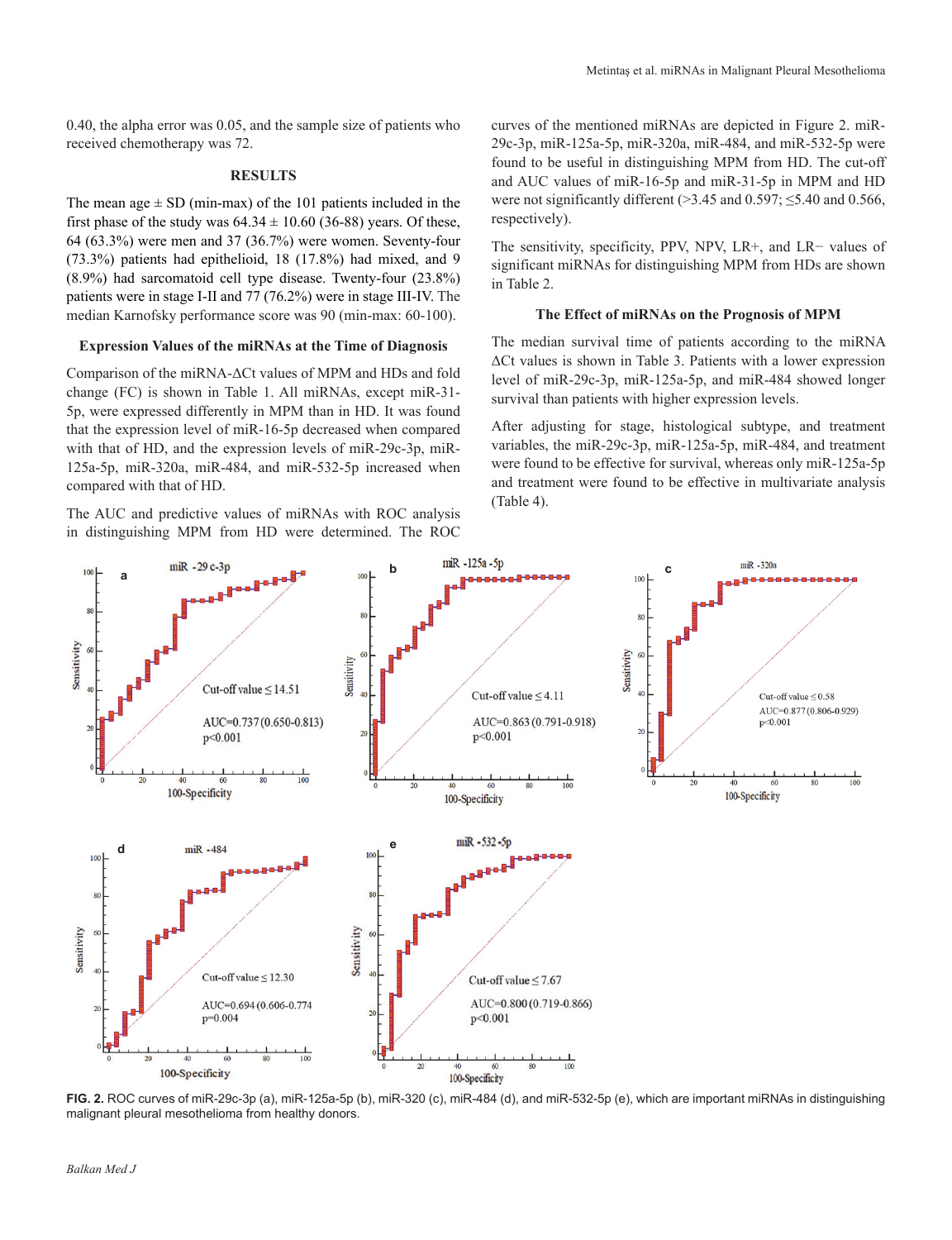| TABLE 1. The Comparison of miRNA ACt Values of Malignant Pleural Mesothelioma and Healthy Donors. |  |  |
|---------------------------------------------------------------------------------------------------|--|--|
|---------------------------------------------------------------------------------------------------|--|--|

|                | $MPM (n = 101)$<br>Mean $\Delta$ C <sub>T</sub> values $\pm$ SD<br>$(Min.-Max.)$                              | $HD(n = 24)$<br>Mean $\Delta$ C <sub>T</sub> values $\pm$ SD<br>$(Min-Max.)$ | FC     | p       |  |
|----------------|---------------------------------------------------------------------------------------------------------------|------------------------------------------------------------------------------|--------|---------|--|
| $miR-16-5p$    | $1.76 \pm 4.90$<br>$(-9.18 - 14.16)$                                                                          | $-0.71 \pm 5.19$<br>$(-13.36 - 7.09)$                                        | 0.18   | 0.030   |  |
| $miR-29c-3p$   | $8.59 \pm 5.26$<br>$(-2.17 - 17.73)$                                                                          | $12.96 \pm 4.26$<br>$(4.68 - 18.25)$                                         | 20.68  | 0.001   |  |
| $miR-31-5p$    | $3.69 \pm 5.22$<br>$(-7.48 - 15.20)$                                                                          | $4.54 \pm 5.38$<br>$(-8.08 - 10.51)$                                         | 1.80   | 0.479   |  |
| $m$ iR-125a-5p | $-4.92 \pm 5.27$<br>$(-15.45 - 6.76)$                                                                         | $3.09 \pm 4.86$<br>$(-8.61 - 9.29)$                                          | 257.78 | < 0.001 |  |
| $m$ iR-320a    | $-4.60 \pm 4.77$<br>$(-15.68 - 6.07)$                                                                         | $4.27 \pm 5.89$<br>$(-11.25 - 10.30)$                                        | 467.88 | < 0.001 |  |
| $m$ iR-484     | $7.56 \pm 4.39$<br>$(-4.01 - 19.15)$                                                                          | $10.63 \pm 4.96$<br>$(-2.24 - 15.82)$                                        | 8.40   | 0.003   |  |
| $miR-532-5p$   | $5.59 \pm 5.78$<br>$(-5.78 - 19.59)$                                                                          | $12.57 \pm 6.54$<br>$(-4.20 - 21.89)$                                        | 126.24 | < 0.001 |  |
|                | MPM: Malignant pleural mesothelioma; HD: Healthy donors; FC: fold change $(2^{\wedge} - \Delta \Delta C_T)$ . |                                                                              |        |         |  |

**TABLE 2.** Sensitivity, Specificity, PPV, NPV, LR+, and LR- Values of Significant miRNAs to Differentiate Malignant Pleural Mesothelioma From the Healthy Donors.

| miRNA         | Sensitivity $(\%)$                                                                                                              | Specificity $(\% )$ | PPV $(\% )$   | $NPV$ $(\% )$ | $LR+$       | LR-          |
|---------------|---------------------------------------------------------------------------------------------------------------------------------|---------------------|---------------|---------------|-------------|--------------|
| $miR-29c-3p$  | 85.9                                                                                                                            | 59.1                | 89.8          | 49.9          | 1.90        | 0.38         |
|               | 77.4-92.0                                                                                                                       | $36.4 - 79.3$       | $84.5 - 93.5$ | $35.7 - 64.1$ | $1.1 - 3.2$ | $0.2 - 0.6$  |
| $miR-125a-5p$ | 95.1                                                                                                                            | 62.5                | 91.4          | 75.2          | 2.53        | 0.079        |
|               | $88.8 - 98.4$                                                                                                                   | $40.6 - 81.2$       | $86.4 - 94.7$ | $54.9 - 88.3$ | $1.5 - 4.3$ | $0.03 - 0.2$ |
| $miR-320a$    | 87.1                                                                                                                            | 79.2                | 94.6          | 59.3          | 3.56        | 0.33         |
|               | $79.0 - 93.0$                                                                                                                   | $57.8 - 92.9$       | $88.9 - 97.5$ | $45.8 - 71.6$ | $1.6 - 7.8$ | $0.2 - 0.5$  |
|               | 82.2                                                                                                                            | 58.3                | 89.2          | 43.8          | 1.85        | 0.39         |
| $miR-484$     | $73.3 - 89.1$                                                                                                                   | $36.6 - 77.9$       | $83.7 - 93.1$ | $31.2 - 57.2$ | $1.1 - 3.0$ | $0.2 - 0.6$  |
| $miR-532-5p$  | 69.3                                                                                                                            | 82.6                | 94.4          | 39.0          | 3.99        | 0.37         |
|               | $59.3 - 78.1$                                                                                                                   | $61.2 - 95.0$       | $87.4 - 97.6$ | $31.2 - 47.5$ | $1.6 - 9.8$ | $0.3 - 0.5$  |
|               | PPV: Positive predictive value; NPV: negative predictive value; LR+: positive likelihood ratio; LR-: negative likelihood ratio. |                     |               |               |             |              |

**TABLE 3.** The comparison of median survival time of malignant pleural mesothelioma according to the miRNA ΔCt Values .

| miRNA            | Median survival time (months) | p     |
|------------------|-------------------------------|-------|
| $miR-16-5p$      |                               |       |
| > 3.45           | $15.0 \pm 2.9$ (9.4 - 20.6)   | 0.708 |
| $\leq$ 3.45      | $15.0 \pm 1.6$ (11.8 - 18.2)  |       |
| $m$ i $R-29c-3p$ |                               |       |
| >14.51           | $20.0 \pm 4.43$ (11.3 - 28.7) | 0.035 |
| $\leq$ 14.51     | $15.0 \pm 1.5$ (12.0 - 18.0)  |       |
| $miR-31-5p$      |                               |       |
| > 5.40           | $15.0 \pm 1.5$ (12.0 - 18.0)  | 0.270 |
| $\leq 5.40$      | $14.0 \pm 1.4$ (11.3 - 16.7)  |       |
| $m$ iR-125a-5p   |                               |       |
| > 4.11           | $30.0 \pm 9.8$ (10.8 - 49.2)  | 0.008 |
| $\leq 4.11$      | $12.0 \pm 1.2$ (9.6 - 14.4)   |       |
| $m$ iR-320a      |                               |       |
| > 0.58           | $15.0 \pm 4.0$ (7.1 - 22.9)   | 0.109 |
| $\leq 0.58$      | $13.0 \pm 1.3$ (10.5 - 15.5)  |       |
| miR-484          |                               |       |
| >12.30           | $20.0 \pm 3.4$ (13.4 - 26.6)  | 0.047 |
| $\leq 12.30$     | $14.0 \pm 1.5$ (11.0 - 17.0)  |       |
| $miR-532-5p$     |                               |       |
| > 7.67           | $13.0 \pm 1.1$ (10.8 - 15.2)  | 0.785 |
| $\leq 7.67$      | $15.0 \pm 1.0$ (13.0 - 17.1)  |       |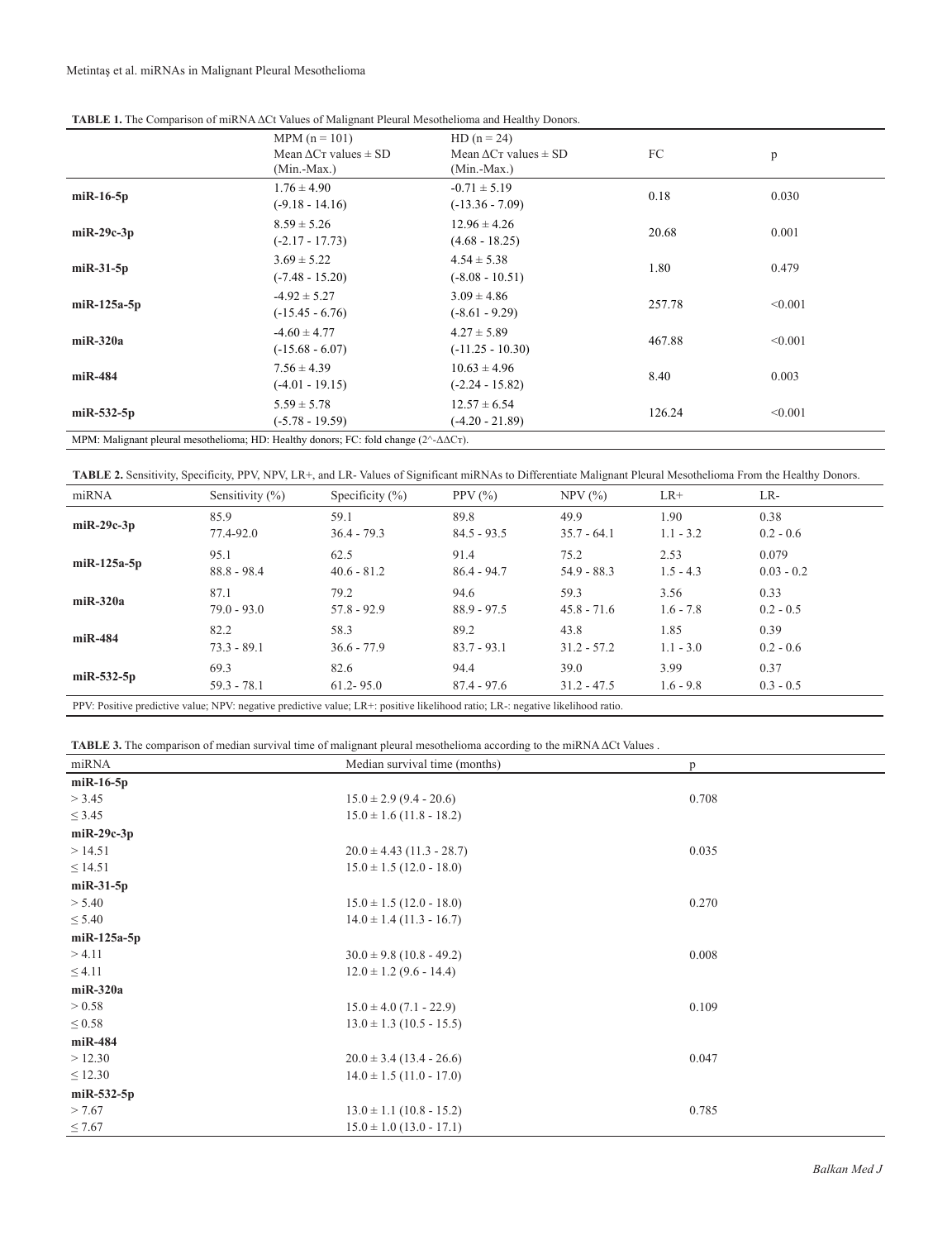| Metintas et al. miRNAs in Malignant Pleural Mesothelioma |  |  |
|----------------------------------------------------------|--|--|
|----------------------------------------------------------|--|--|

| <b>TABLE 4.</b> Hazard Ratio and 95% CI of miRs Associated with the Prognosis in |
|----------------------------------------------------------------------------------|
| the Adjusted Model.                                                              |

| Variables                                                                    | <b>HR 95%CI</b>          | p       |  |
|------------------------------------------------------------------------------|--------------------------|---------|--|
| Cell type<br>Epithelioid<br>Non-epithelioid                                  | 1<br>1.430 (0.895-2.284) | 0.135   |  |
| <b>Stage</b><br>$I-II$                                                       | 1                        |         |  |
| III-IV                                                                       | $0.999(0.582 - 1.715)$   | 0.997   |  |
| <b>Treatment</b>                                                             |                          |         |  |
| Yes                                                                          | 1                        |         |  |
| No                                                                           | $3.105(1.836 - 5.251)$   | < 0.001 |  |
| $miR-29c-3p$                                                                 |                          |         |  |
| High <sup>#</sup>                                                            | 1                        |         |  |
| Low                                                                          | 2.299 (1.148-4.605)      | 0.019   |  |
| $m$ iR-125a-5p                                                               |                          |         |  |
| $High*$                                                                      | 1                        |         |  |
| Low                                                                          | 5.659 (2.067-15.493)     | 0.001   |  |
| $miR-484$                                                                    |                          |         |  |
| $High*$                                                                      | 1                        |         |  |
| Low                                                                          | 2.527 (1.383-4.619)      | 0.003   |  |
| HR: Hazard ratio; CI: confidence interval, #According to the cut-off values. |                          |         |  |

# **The Relationship of miRNAs to Radiological Response in Patients with MPM Receiving Chemotherapy**

Of the 74 patients whose response to chemotherapy could be assessed, 44 (59.5%) were women and 30 were men. The mean age of the patients was  $64.0 \pm 9.4$  (36-81) years. A total of 55 patients (74.3%) had epithelioid, 12 (16.2%) patients had mixed, and 7 (9.5%) patients had sarcomatoid cell type disease. Sixteen patients (21.6%) were at stage I-II and 58 (78.4%) were at stage III-IV.

The radiological response rates of patients to chemotherapy were as follows: 22 (29.7%) progressive disease, 27 (36.5%) stable disease, 24 (32.4%) partial response, and 1 (1.4%) complete response. The miRNA ΔCт values at pretreatment and at the time of best overall radiological response were compared (Table 5).

Consistent with the radiological response, no differences were noted in the expression levels of miRNAs between the pretreatment and chemotherapy response measurements.

The ΔCт values of miRNAs in the serum samples collected at the end of treatment and during the disease recurrence were not significantly different. The ΔCт values of miR-16-5p, miR-29c-3p, miR-31-5p, miR-125a-5p, miR-320a, miR-484, and miR-532-5p

**TABLE 5.** ΔCт Values of miRNA Before Treatment and During the Response Measurement According to the Radiological Response.

|                                                        | Progressive disease | Stable disease   | Objective response* |
|--------------------------------------------------------|---------------------|------------------|---------------------|
| miRNA                                                  | $(n = 22)$          | $(n = 27)$       | $(n = 25)$          |
| $m$ i $R-16-5p$                                        |                     |                  |                     |
| Before treatment                                       | $2.16 \pm 1.09$     | $0.91 \pm 0.83$  | $1.33 \pm 1.16$     |
| Response measurement                                   | $3.37 \pm 1.12$     | $2.06 \pm 0.91$  | $0.33 \pm 1.32$     |
| p                                                      | 0.270               | 0.268            | 0.386               |
| $m$ i $R-29c-3p$                                       |                     |                  |                     |
| Before treatment                                       | $9.36 \pm 1.06$     | $7.20 \pm 1.00$  | $6.99 \pm 1.01$     |
| Response measurement                                   | $9.31 \pm 1.07$     | $7.73 \pm 0.83$  | $6.57 \pm 0.99$     |
| p                                                      | 0.944               | 0.627            | 0.549               |
| $m$ i $R-31-5p$                                        |                     |                  |                     |
| Before treatment                                       | $4.20 \pm 1.16$     | $2.48 \pm 0.90$  | $2.63 \pm 1.10$     |
| Response measurement                                   | $4.80 \pm 1.21$     | $2.05 \pm 0.99$  | $2.51 \pm 1.17$     |
| p                                                      | 0.501               | 0.693            | 0.899               |
| miR-125a-5p                                            |                     |                  |                     |
| Before treatment                                       | $-3.79 \pm 1.30$    | $-6.07 \pm 0.96$ | $-6.55 \pm 0.99$    |
| Response measurement                                   | $-3.27 \pm 1.27$    | $-6.17 \pm 1.05$ | $-6.41 \pm 1.36$    |
| p                                                      | 0.477               | 0.922            | 0.860               |
| $miR-320a$                                             |                     |                  |                     |
| Before treatment                                       | $-3.71 \pm 1.19$    | $-5.59 \pm 0.86$ | $-5.92 \pm 0.94$    |
| Response measurement                                   | $-2.95 \pm 1.12$    | $-5.72 \pm 0.96$ | $-5.55 \pm 1.07$    |
| p                                                      | 0.297               | 0.900            | 0.667               |
| miR-484                                                |                     |                  |                     |
| Before treatment                                       | $7.59 \pm 1.04$     | $8.52 \pm 0.83$  | $6.24 \pm 0.98$     |
| Response measurement                                   | $8.83 \pm 0.77$     | $7.21 \pm 0.90$  | $5.44 \pm 1.32$     |
| p                                                      | 0.257               | 0.224            | 0.546               |
| $m$ iR-532-5p                                          |                     |                  |                     |
| Before treatment                                       | $7.96 \pm 1.24$     | $4.28 \pm 1.07$  | $3.85 \pm 1.05$     |
| Response measurement                                   | $6.92 \pm 1.40$     | $4.32 \pm 1.02$  | $3.43 \pm 1.53$     |
| p                                                      | 0.496               | 0.972            | 0.739               |
| *Objective response means partial + complete response. |                     |                  |                     |

*Balkan Med J,*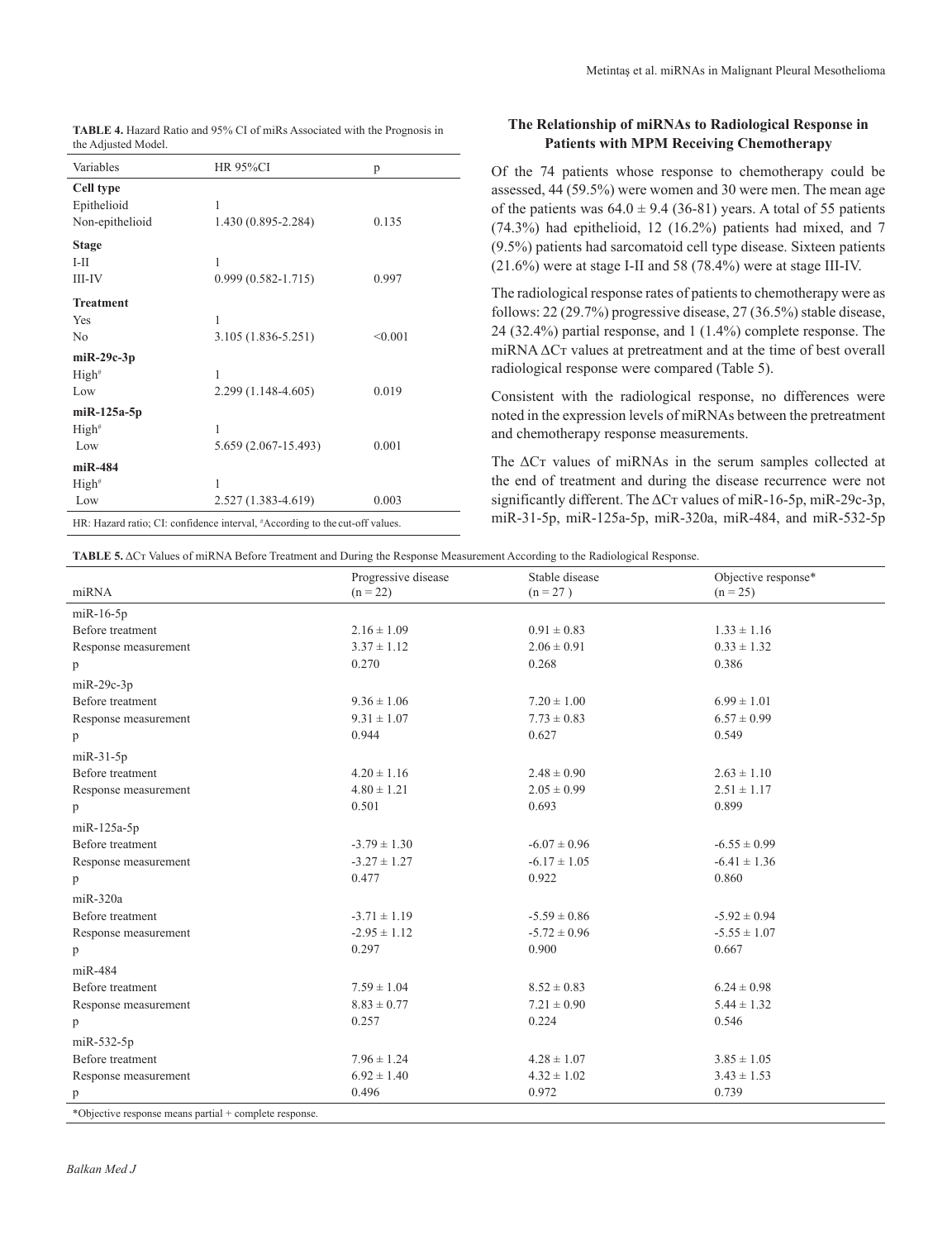at the end of treatment and during disease recurrence were  $1.60 \pm$ 083 and  $1.23 \pm 0.95$  ( $p = 0.737$ ),  $6.22 \pm 1.21$  and  $16.33 \pm 1.17$  ( $p =$ 0.941),  $1.11 \pm 1.15$  and  $1.76 \pm 1.14$  ( $p = 0.615$ ),  $-7.32 \pm 1.07$  and  $-6.87 \pm 1.03$  ( $p = 0.585$ ),  $-6.74 \pm 0.96$  and  $-6.38 \pm 1.02$  ( $p = 0.675$ ),  $6.75 \pm 0.98$  and  $7.74 \pm 0.84$  ( $p = 0.381$ ),  $2.83 \pm 1.06$  and  $4.09 \pm 1.01$  $(p = 0.285)$ , respectively.

#### **DISCUSSION**

In this study, miR-29c-3p, miR-125a-5p, miR-320a, miR-484, and miR-532-5p showed a significant difference between MPM and HDs; particularly, the AUC values of miR-125a-5p, miR-320a, and miR-532-5p were  $> 0.800$ . After adjusting for histological subtype, stage, and treatment, miR-29c-3p, miR-125a-5p, and miR-484 were found to be associated with longer survival. However, the serum levels of miRNAs did not change during the longitudinal follow-up of chemotherapy response and the detection of relapse.

miRNA analysis and the miRNA expression changes in tumor tissue samples for the diagnosis of MPM have been the subject of several studies. In these studies, a large number of miRNAs were found to exhibit different expression levels in the mesothelioma tumor tissue when compared with HDs and subjects with benign pleural pathology.12,13,17,20 However, circulating miRNAs appear to be promising biomarkers for MPM diagnosis, prognosis analysis, and treatment follow-up as they are relatively easy to analyze, repeatable when needed, and inexpensive.7,8,21 In this regard, the determination of circulating miRNAs remains a hot topic for MPM.

A comprehensive study revealed that the expression levels of miR-1281, miR-32-3p, and miR-197-3p were significantly increased in patients with MPM when compared with that in healthy or asbestos-exposed individuals, suggesting that these 3 markers may be helpful in diagnosis.<sup>22</sup> In another study, miR-101, miR-25, miR-26b, miR-335, and miR-433 showed increased expression levels in the serum of 14 patients with MPM when compared with that in 10 patients with benign pleural disease, whereas their miR-191 and miR-223 expression levels were decreased.<sup>23</sup> Kirschner et al.24 demonstrated that the AUC value of increased expression of miR-625-3p in the serum was 0.820 to discriminate MPM between healthy asbestos-exposed and unexposed individuals.

In this study, the expression levels of miR-29c-3p, miR-125a-5p, miR-320a, miR-484, and miR-532-5p were found to be significantly higher in MPM patients when compared with that in HDs. These miRNAs were found to behave like oncogenic miRNAs, although the expression level of miR-16-5p was tumor-suppressive. Our results demonstrated that miR-125a-5p had a high sensitivity and a reliable LR- value, definitely indicating further invasive procedure whenever there was an increase in the expression and indicating that it has a reliable value to exclude MPM when there is no increase in expression.

Santarelli et al.<sup>25</sup> analyzed the expression of miR-126 in the serum samples of 44 MPM patients, 196 asbestos-exposed healthy workers, and 50 healthy individuals. They found that the sensitivity of the decrease in miR-126 expression to discriminate MPM

from asbestos-exposed workers was 60% and the specificity was 75% and that the sensitivity to discriminate MPM from healthy individuals was 73% and the specificity was 74%. The sensitivity of the miR-126-3p level in the plasma to discriminate MPM patients from healthy individuals was 59% and the specificity was  $72\%$  (AUC 0.614).<sup>21</sup> In another study, the sensitivity and specificity for miR-103 were 83% and 71% in distinguishing MPM patients from asbestos-exposed individuals and 78% and 76% from healthy individuals.26 MiR-548a-3p and miR-20a were examined in 60 cases with MPM, 20 asbestos-exposed individuals, and 20 healthy subjects. The sensitivity and specificity of high expression levels of these miRNAs for MPM were reported to be 100% and 87%, respectively.<sup>27</sup>

miRNAs may act as tumor suppressors or oncogenes and affect the ultimate survival outcome.<sup>7,11</sup> A high expression of miR-16 was reported in the tumor tissue and plasma, indicating a tumorsuppressive effect, while a high expression of miRNA-486 in the tumor tissues was associated with a longer life expectancy.<sup>13</sup> A recent study revealed that the increase in the expression of miR-31 behaved as an oncogene in the tumor tissues, implying a poor prognosis in MPM with the sarcomatoid subtype.16 De Santi et al.28 performed a study on tumor and normal pleural samples in an MPM series of 96 cases to identify the novel pathways in miRNA expression, diagnosis, prognosis, and treatment and identified 63 miRNAs that exhibited statistically significant expression. They found that the expression of let-7c-5p and miR-151a-5p could help determine prognosis.28

Increased hsa-miR-29c expression acted as an independent prognostic factor associated with prolonged survival after cytoreduction in a surgical series.<sup>15</sup> Kirschner et al.<sup>17</sup> reported that the miR score, consisting of the expression levels of miR-21-5p, miR-23a-3p, miR-30e-5p, miR-221-3p, miR-222-3p, and miR-31- 5p in the tumor tissues, was associated with prolonged survival (20 months) in patients undergoing surgical treatment. A past study determined prognosis-related miRNA in patients with MPM and found that deficiency of miR-99a, let-7, and miR-125b was associated with poor prognosis in the tumor tissue samples obtained from 30 MPM patients who were not candidates for surgery.<sup>29</sup>

In our study, miR-29c-3p, miR-125a-5p, and miR-484 were found to be significantly associated with a more prolonged survival when they showed decreased expression. According to previous studies, the lack of an association at the level of miR-31 maybe because we did not discriminate by the histopathological subtype in our study.<sup>16</sup> We believe that the lack of a prognostic association with miR-16 in our study may be because we used serum samples while these past studies used tissue samples. Thus, tumor heterogeneity may also play a role.

It was found that resistance to chemotherapy increased when the mRNA expression of the tumor suppressors decreased in the patients. On the contrary, increased expression of a miRNA behaved like a tumor suppressor-induced chemotherapy-induced apoptosis. One study thereby indicated that the expression of miR-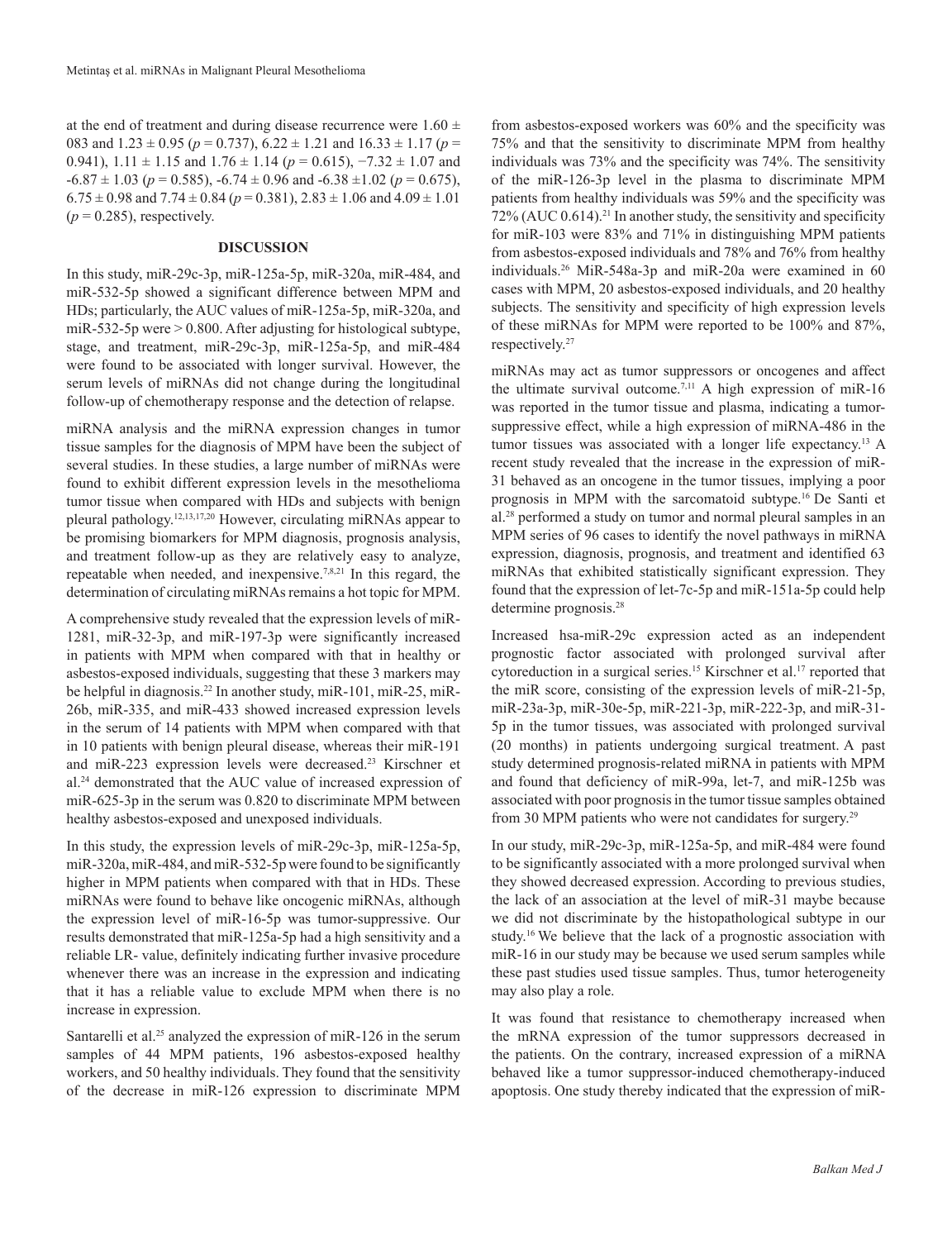15a, miR-16, and miR-34a was downregulated in MPM cells with an acquired drug resistance. Moreover, transfection with miR-15a or miR-16 mimics abrogated resistance to cisplatin, gemcitabine, or vinorelbine, whereas miR-34a only abrogated resistance to cisplatin and vinorelbine.<sup>30</sup>

In our study, we did not observe any changes in the miRNA levels during treatment monitoring and recurrence. There may be several reasons affecting the results of our study at this stage, as detailed here: The changes in the miRNA expression in the serum or tissue during tumor progression or regression may be affected by chemotherapy. Another issue is that the expected change in the miRNA levels in the tumor due to treatment may not be reflected in the serum. As no study has yet investigated the effects of miRNAs on the subject, further evaluation was not possible at this stage.

Consequently, miR-29c-3p, miR-125a-5p, miR-320a, miR-484, and miR-532-5p, especially miR-125a-5p, may help diagnose MPM patients with high sensitivity, specifically without the need for advanced invasive procedures. In addition, miR-29c-3p, miR-125a-5p, and miR-484 provide helpful information to determine the prognosis of patients. However, further studies are warranted to monitor the treatment and determine recurrence.

**Ethics Committee Approval:** The study was approved by the Eskişehir Osmangazi University Ethical Committee (17/19.3.18).

**Informed Consent:** All participants provided their signed informed consent.

**Data Sharing Statement:** The data that support the findings of this study are available from the corresponding author upon reasonable request.

**Author Contributions:** Concept- M.M., G.A., S.M. Design- M.M., G.A., S.M. Data Collection or Processing- M.M., G.A., C.Ö., F.B. Analysis or Interpretation- M.M., G.A., S.M., C.Ö. Literature Search- M.M., G.A., S.M., C.Ö. Writing-M.M., G.A., S.M., C.Ö

**Conflict of Interest:** No conflict of interest was declared by the authors.

**Funding:** This work has been supported by Eskisehir Osmangazi University Scientific Research Projects Coordination Unit under grant number 201811037.

#### **REFERENCES**

- 1. Delgermaa V, Takahashi K, Park EK, Le GV, Hara T, Sorahan T. Global mesothelioma deaths reported to the World Health Organization between 1994 and 2008. *Bull World Health Organ*. 2011;89:716-724. **[CrossRef]**
- 2. Furuya S, Chimed-Ochir O, Takahashi K, David A, Takala J. Global asbestos disaster. *Int J Environ Res Public Health*. 2018;15:1000. **[CrossRef]**
- 3. Metintaş S, Batırel HF, Bayram H, et al. Turkey National Mesothelioma Surveillance and Environmental Asbestos Exposure Control Program. *Int J Environ Res Public Health*. 2017;14:1293. **[CrossRef]**
- 4. Woolhouse I, Bishop L, Darlison L, et al. British Thoracic Society Guideline for the investigation and management of malignant pleural mesothelioma. *Thorax*. 2018;73(Suppl 1):i1-i30. **[CrossRef]**
- 5. Ak G, Metintas S, Metintas M, et al. Prognostic factors according to the treatment schedule in malignant pleural mesothelioma. *J Thorac Oncol*. 2009;4:1425-1430. **[CrossRef]**
- 6. Vogl M, Rosenmayr A, Bohanes T, et al. Biomarkers for malignant pleural mesothelioma-a novel view on inflammation. *Cancers (Basel)*. 2021;13:658. **[CrossRef]**
- 7. Sturchio E, Berardinelli MG, Boccia P, Zanellato M, Gioiosa S. MicroRNAs diagnostic and prognostic value as predictive markers for malignant mesothelioma. *Arch Environ Occup Health*. 2020;75:471-482. **[CrossRef]**
- 8. Lo Russo G, Tessari A, Capece M, et al. MicroRNAs for the diagnosis and management of malignant pleural mesothelioma: A literature review. *Front Oncol*. 2018;8:650. **[CrossRef]**
- 9. Kavitha N, Vijayarathna S, Jothy SL, et al. MicroRNAs: biogenesis, roles for carcinogenesis and as potential biomarkers for cancer diagnosis and prognosis. *Asian Pac J Cancer Prev*. 2014;15:7489-7497. **[CrossRef]**
- 10. Khoury S, Tran N. Circulating microRNAs: potential biomarkers for common malignancies. *Biomark Med*. 2015;9:131-151. **[CrossRef]**
- 11. Truini A, Coco S, Genova C, et al. Prognostic and therapeutic implications of microRNA in malignant pleural mesothelioma. *Microrna*. 2016;5:12-18. **[CrossRef]**
- 12. Ak G, Tomaszek SC, Kosari F, et al. MicroRNA and mRNA features of malignant pleural mesothelioma and benign asbestos-related pleural effusion. *Biomed Res Int*. 2015;2015:635748. **[CrossRef]**
- 13. Mozzoni P, Ampollini L, Goldoni M, et al. MicroRNA expression in malignant pleural mesothelioma and asbestosis: A pilot study. *Dis Markers*. 2017;2017:9645940. **[CrossRef]**
- 14. Schelch K, Kirschner MB, Williams M, et al. A link between the fibroblast growth factor axis and the miR-16 family reveals potential new treatment combinations in mesothelioma. *Mol Oncol*. 2018;12:58-73. **[CrossRef]**
- 15. Pass HI, Goparaju C, Ivanov S, et al. hsa-miR-29c\* is linked to the prognosis of malignant pleural mesothelioma. *Cancer Res*. 2010;70:1916-1924. **[CrossRef]**
- 16. Matsumoto S, Nabeshima K, Hamasaki M, Shibuta T, Umemura T. Upregulation of microRNA-31 associates with a poor prognosis of malignant pleural mesothelioma with sarcomatoid component. *Med Oncol*. 2014;31:303. **[CrossRef]**
- 17. Kirschner MB, Cheng YY, Armstrong NJ, et al. MiR-score: a novel 6-microRNA signature that predicts survival outcomes in patients with malignant pleural mesothelioma. *Mol Oncol*. 2015;9:715-726. **[CrossRef]**
- 18. Vogelzang NJ, Rusthoven JJ, Symanowski J, et al. Phase III study of pemetrexed in combination with cisplatin versus cisplatin alone in patients with malignant pleural mesothelioma. *J Clin Oncol*. 2003;21:2636-2644. **[CrossRef]**
- 19. Tsao AS, Gladish GW, Gill RR. Revised Modified RECIST Criteria in malignant pleural mesothelioma (Version 1.1): A step forward in a long race. *J Thorac Oncol*. 2018;13:871-873. **[CrossRef]**
- 20. Micolucci L, Akhtar MM, Olivieri F, Rippo MR, Procopio AD. Diagnostic value of microRNAs in asbestos exposure and malignant mesothelioma: systematic review and qualitative meta-analysis. *Oncotarget*. 2016;7:58606-58637. **[CrossRef]**
- 21. Weber DG, Brik A, Casjens S, et al. Are circulating microRNAs suitable for the early detection of malignant mesothelioma? Results from a nested case-control study. *BMC Res Notes*. 2019;12:77. **[CrossRef]**
- 22. Bononi I, Comar M, Puozzo A, et al. Circulating microRNAs found dysregulated in ex-exposed asbestos workers and pleural mesothelioma patients as potential new biomarkers. *Oncotarget*. 2016;7:82700-82711. **[CrossRef]**
- 23. Lamberti M, Capasso R, Lombardi A, et al. Two different serum miRNA signatures correlate with the clinical outcome and histological subtype in pleural malignant mesothelioma patients. *PLoS One*. 2015;10:e0135331. **[CrossRef]**
- 24. Kirschner MB, Cheng YY, Badrian B, et al. Increased circulating miR-625-3p: a potential biomarker for patients with malignant pleural mesothelioma. *J Thorac Oncol*. 2012;7:1184-91. **[CrossRef]**
- 25. Santarelli L, Strafella E, Staffolani S, et al. Association of MiR-126 with soluble mesothelin-related peptides, a marker for malignant mesothelioma. *PLoS One*. 2011;6:e18232. **[CrossRef]**
- 26. Weber DG, Johnen G, Bryk O, Jöckel KH, Brüning T. Identification of miRNA-103 in the cellular fraction of human peripheral blood as a potential biomarker for malignant mesothelioma--a pilot study. *PLoS One*. 2012;7:e30221. **[CrossRef]**
- 27. Matboli M, Shafei AE, Azazy AE, et al. Clinical evaluation of circulating miR-548a-3p and -20a expression in malignant pleural mesothelioma patients. *Biomark Med*. 2018;12:129-139. **[CrossRef]**
- 28. De Santi C, Melaiu O, Bonotti A, et al. Deregulation of miRNAs in malignant pleural mesothelioma is associated with prognosis and suggests an alteration of cell metabolism. *Sci Rep*. 2017;7:3140. **[CrossRef]**